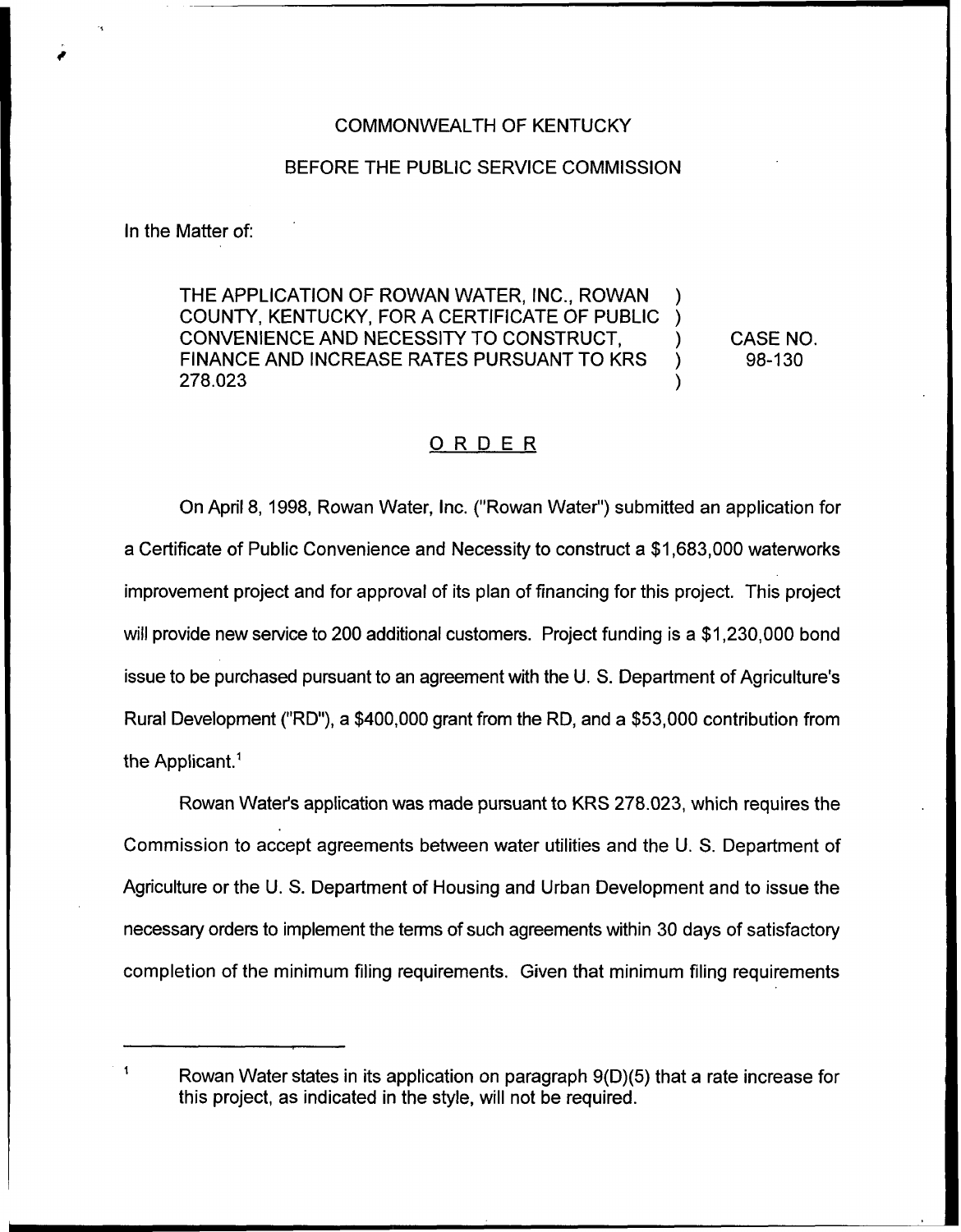were met in this case on April 8, 1998, KRS 278.023 does not grant the Commission any discretionary authority to modify or reject any portion of this agreement.

IT IS THEREFORE ORDERED that:

1. Rowan Water is hereby granted a Certificate of Public Convenience and Necessity for the proposed construction project.

2. Rowan Water's proposed plan of financing with RD is accepted.

3. Rowan Water is authorized to issue bonds not to exceed \$1,230,000.

4. Rowan Water shall file a copy of the "as-built" drawings and a certified statement that the construction has been satisfactorily completed in accordance with the contract plans and specifications within 60 days of the substantial completion of the construction certificated herein.

5. Rowan Water shall monitor the adequacies of the expanded water distribution system after construction. If the level of service is inadequate or declining or the pressure to any customer falls outside the requirements of 807 KAR 5:066, Section 5(1), Rowan Water shall take immediate action to bring the system into compliance with Commission regulations.

Nothing contained herein shall be deemed a warranty of the Commonwealth of Kentucky, or any agency thereof, of the financing herein accepted.

 $-2-$